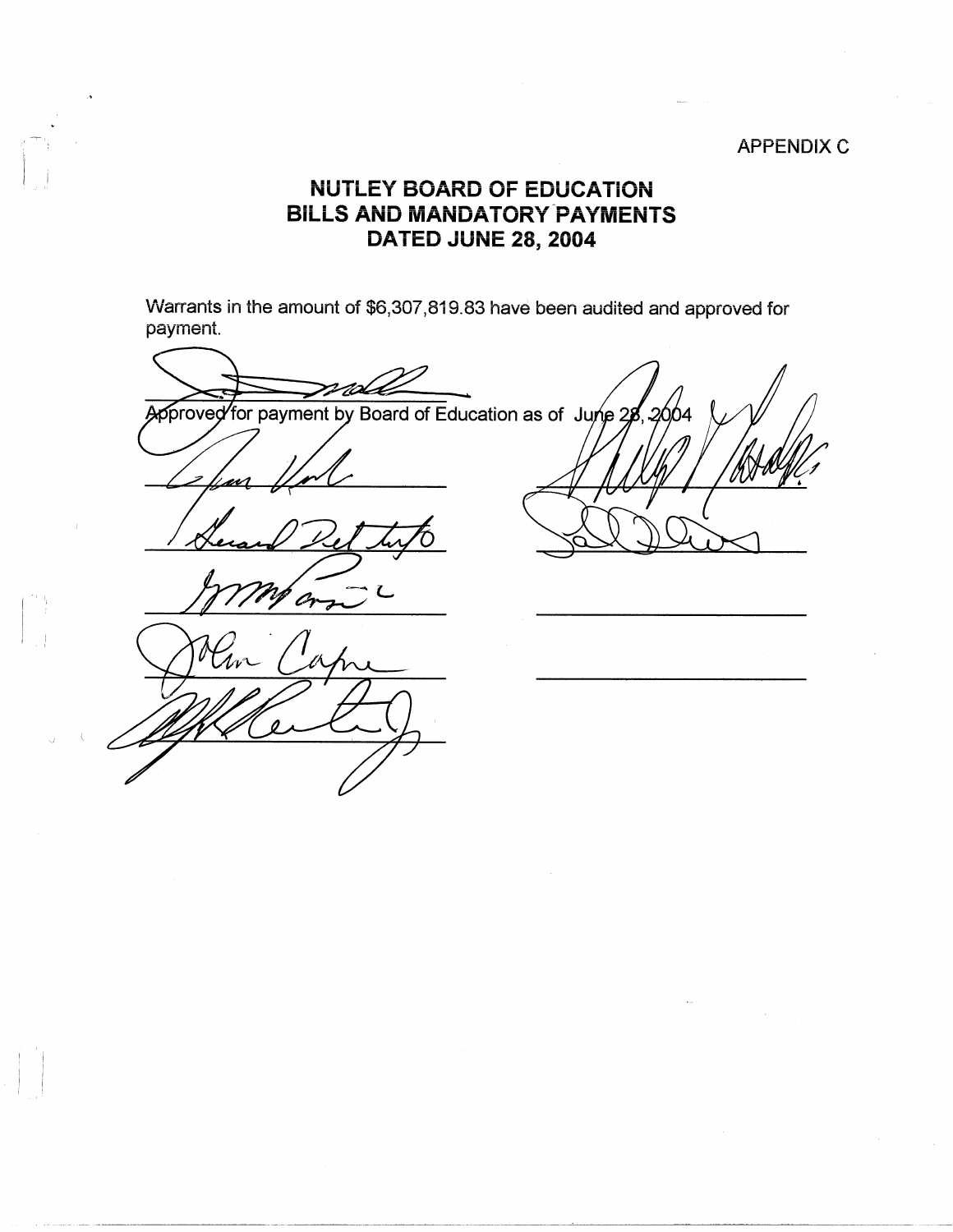## **Check journal Check is a contract of Contract Check is a contract of Check is a contract of the Page 1 of 10** Figure 2.1 All the checks checks Hand and Machine checks of the check of the check of  $06/24/04$

Starting date 5/25/04 Ending date 6/28/04

| <b>Cknum</b> | Date     | <b>Rec date</b> | <b>Vcode</b> | Vendor name                                       | <b>Check amount</b> |
|--------------|----------|-----------------|--------------|---------------------------------------------------|---------------------|
| )63085 H     | 05/28/04 | 05/31/04        | <b>PAY</b>   | <b>B.O.E. SALARY ACCOUNT</b>                      | \$1,587,554.16      |
| 063086 H     | 05/25/04 | 05/31/04        |              | BOES BOARD OF EDUCATION SALARY ACCOUNT            | \$37,502.41         |
| 063087 H     | 05/25/04 |                 |              | <b>HBCE HORIZON BLUE CROSS</b>                    | \$20,426.80         |
| 063088 H     | 05/25/04 |                 | <b>BSI2</b>  | <b>BENECARD SERVICES, INC.</b>                    | \$12,147.58         |
| 063089 H     | 05/25/04 |                 | <b>IHS</b>   | <b>INTERNATIONAL HEALTHCARE SERVICES</b>          | \$172.73            |
| 063090 H     | 05/25/04 | 05/31/04        |              | <b>BOES BOARD OF EDUCATION SALARY ACCOUNT</b>     | \$84,247.35         |
| 063091 H     | 05/25/04 |                 | <b>BSI2</b>  | <b>BENECARD SERVICES, INC.</b>                    | \$79.20             |
| 063092 H     | 05/25/04 |                 |              | <b>HBCE HORIZON BLUE CROSS</b>                    | \$954.76            |
| 063093       | 05/27/04 |                 | <b>CIT</b>   | CIT TECHNOLOGY FINANCIAL SERVICES, INC.           | \$232.00            |
| 063094       | 05/27/04 |                 |              | <b>GEC4 GE CAPITAL</b>                            | \$1,763.20          |
| 063095       | 05/27/04 |                 | <b>MCD</b>   | <b>MINOLTA CORPORATION</b>                        | \$193.52            |
| 063096       | 05/27/04 |                 | PDI          | <b>PANASONIC DOCUMENT IMAGING</b>                 | \$138.82            |
| 063097       | 05/27/04 |                 |              | <b>RRSG R &amp; R TROPHY &amp; SPORTING GOODS</b> | \$1,182.25          |
| 063098       | 05/27/04 |                 | YS1          | YANTACAW PETTY CASH/M. DOWSE, TRUSTEE             | \$292.46            |
| 063099 H     | 06/04/04 |                 |              | SNJH STATE OF NJ HEALTH BENEFITS FUND             | \$380,754.05        |
| 063100       | 06/04/04 |                 | <b>ADV</b>   | <b>ADVANTA</b>                                    | \$2,588.07          |
| 063101       | 06/04/04 |                 |              | <b>BCZO BERGEN COUNTY ZOO</b>                     | \$90.00             |
| 063102       | 06/04/04 |                 | <b>TCIN</b>  | <b>CABLEVISION</b>                                | \$177.38            |
| 063103       | 06/04/04 |                 |              | DLLF DE LAGE LANDEN FINANCIAL SERVICES            | \$99.00             |
| 063104       | 06/04/04 |                 |              | <b>ECES ESSEX COUNTY EDUCATIONAL SERVICES</b>     | \$10,000.00         |
| 063105       | 06/04/04 |                 |              | <b>GEC4 GE CAPITAL</b>                            | \$159.80            |
| 063106       | 06/04/04 |                 | <b>PIT</b>   | <b>IMAGISTICS INTERNATIONAL INC.</b>              | \$162.85            |
| 063107       | 06/04/04 |                 |              | WFFT WATERLOO FOUNDATION FOR THE ARTS, INC        | \$50.00             |
| 063108 H     | 06/14/04 |                 | <b>PAY</b>   | <b>B.O.E. SALARY ACCOUNT</b>                      | \$1,525,970.72      |
| 063109 H     | 06/08/04 |                 |              | BOES BOARD OF EDUCATION SALARY ACCOUNT            | \$32,824.94         |
| 063110 H     | 06/08/04 |                 |              | BOES BOARD OF EDUCATION SALARY ACCOUNT            | \$84,276.88         |
| 063111       | 06/14/04 |                 |              | NBED NBOE EXT DAY PETTY CASH/M.CERVASIO           | \$274.04            |
| 063112 H     | 06/22/04 | 06/22/04        | <b>PAY</b>   | <b>B.O.E. SALARY ACCOUNT</b>                      | \$0.00              |
| 063113       | 06/18/04 |                 |              | BOEP BOE PETTY CASH/J.MALLEN, TRUSTEE             | \$445.85            |
| 063114       | 06/18/04 |                 |              | CTPC COMPUTER TECHNOLOGY PETTY CASH ACCOL         | \$148.36            |
| 063115       | 06/18/04 |                 |              | SGPC SPRING GARDEN PETTY CASH/R.CLERICO           | \$268.92            |
| 063116       | 06/18/04 |                 | <b>RSP</b>   | RADCLIFFE PETTY CASH/M.FRANCIOSO,TRUST            | \$293.28            |
| 063117       | 06/18/04 |                 |              | FSPC FRANKLIN PETTY CASH/J.CALICCHIO,TRUSTEE      | \$332.10            |
| 063118       | 06/21/04 |                 |              | NHPC NHS PETTY CASH/J. ZARRA, TRUSTEE             | \$54.63             |
| 063119       | 06/21/04 |                 |              | <b>COCL COSTCO CLIFTON #306</b>                   | \$119.99            |
| 063120       | 06/21/04 |                 |              | LIPC LINCOLN PETTY CASH/C. HEALY, TRUSTEE         | \$297.96            |
| 063121       | 06/21/04 |                 |              | WSPC WASHINGTON PETTY CASH/D.JONES, TRUSTEE       | \$214.39            |
| 063122       | 06/21/04 |                 | YS1          | YANTACAW PETTY CASH/M. DOWSE, TRUSTEE             | \$111.03            |
| 063123       | 06/22/04 |                 |              | SSPC SPECIAL SERV PETTY CASH/B.HIRSCH,TRUSTE      | \$130.31            |
|              |          |                 |              |                                                   |                     |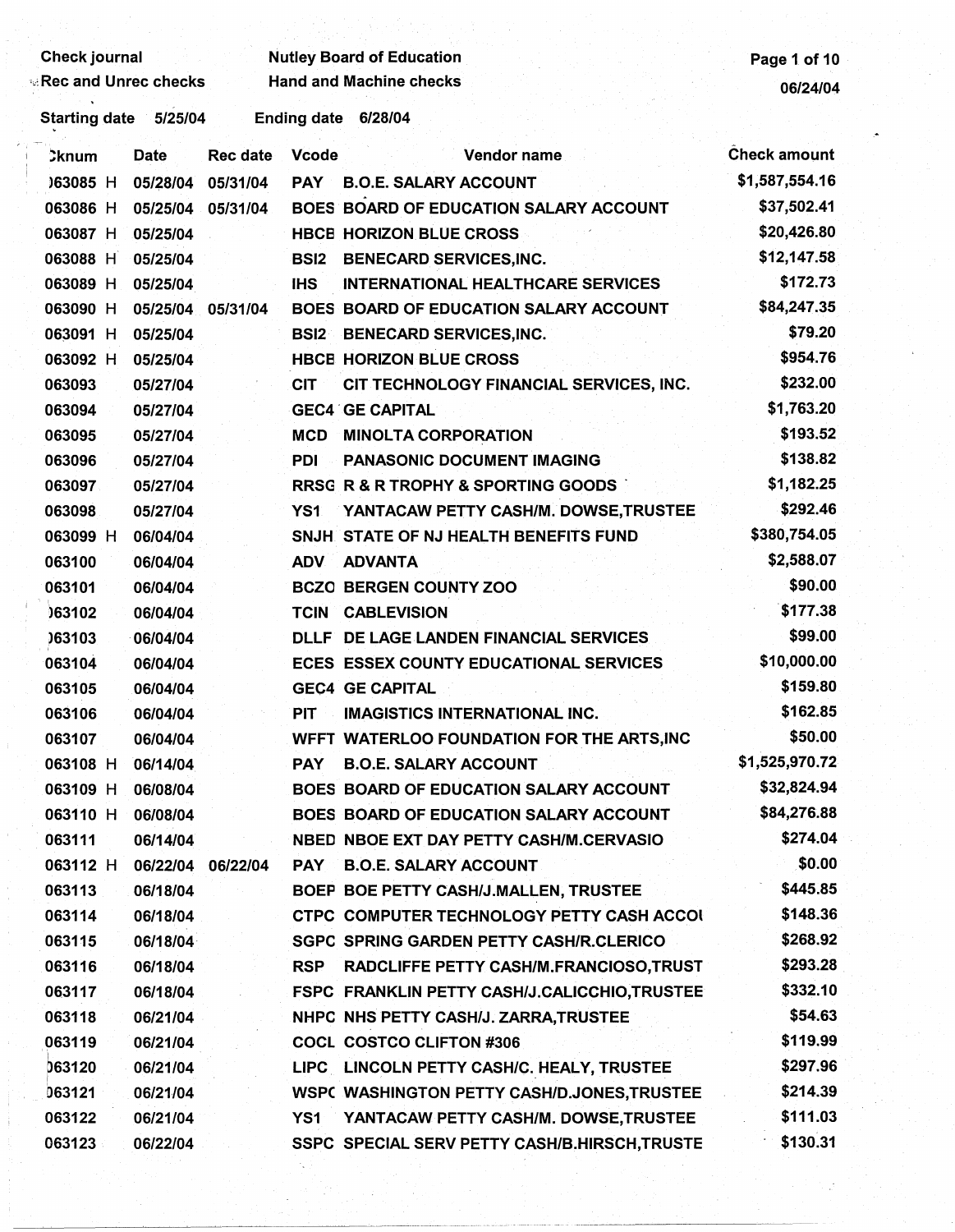| <b>Check journal</b>        |             |                 |                    | <b>Nutley Board of Education</b>           | Page 2 of 10        |  |
|-----------------------------|-------------|-----------------|--------------------|--------------------------------------------|---------------------|--|
| <b>Rec and Unrec checks</b> |             |                 |                    | <b>Hand and Machine checks</b>             | 06/24/04            |  |
| Starting date 5/25/04       |             |                 | <b>Ending date</b> | 6/28/04                                    |                     |  |
| <b>Cknum</b>                | <b>Date</b> | <b>Rec date</b> | <b>Vcode</b>       | Vendor name                                | <b>Check amount</b> |  |
| 063124                      | 06/22/04    |                 | <b>NHS</b>         | <b>NUTLEY HIGH SCHOOL</b>                  | \$2,659.74          |  |
| 063125                      | 06/23/04    |                 | <b>PDI</b>         | PANASONIC DOCUMENT IMAGING                 | \$69.41             |  |
| 063126                      | 06/28/04    |                 |                    | ASS2 ABC SCHOOL SUPPLY INC.                | \$49.99             |  |
| 063127                      | 06/28/04    |                 |                    | ABLC ABLECOMM, INC.                        | \$2,448.00          |  |
| 063128                      | 06/28/04    |                 | <b>AFPI</b>        | <b>ACME FOOD PRODUCTS INC</b>              | \$7,741.38          |  |
| 063129                      | 06/28/04    |                 | <b>AGL</b>         | AGL WELDING SUPPLY CO. INC.                | \$23.00             |  |
| 063130                      | 06/28/04    |                 | JA5                | <b>AMBROSE; JENNIFER</b>                   | \$450.00            |  |
| 063131                      | 06/28/04    |                 | <b>BIST</b>        | <b>AMERICAN BISTRO</b>                     | \$750.00            |  |
| 063132                      | 06/28/04    |                 | ADA                | <b>AMERICAN DIETETIC ASSOCIATION</b>       | \$240.00            |  |
| 063133                      | 06/28/04    |                 |                    | <b>ARCN AMERICAN RED CROSS</b>             | \$90.00             |  |
| 063134                      | 06/28/04    |                 |                    | ROLF ANDREE B. ROLFE, Ed.D.                | \$150.00            |  |
| 063135                      | 06/28/04    |                 | AC0.               | <b>APPLE COMPUTER, INC.</b>                | \$1,632.04          |  |
| 063136                      | 06/28/04    |                 | AC <sub>3</sub>    | <b>APPLE COMPUTER, INC.</b>                | \$18,165.00         |  |
| 063137                      | 06/28/04    |                 |                    | <b>ARCH ARCH WIRELESS</b>                  | \$192.56            |  |
| 063138                      | 06/28/04    |                 | <b>AFS</b>         | <b>ASTONE FLEET SERVICE</b>                | \$8,206.94          |  |
| 063139                      | 06/28/04    |                 | <b>ATT</b>         | <b>AT &amp; T</b>                          | \$638.43            |  |
| 063140                      | 06/28/04    |                 |                    | ATRA ATRA JANITORIAL SUPPLY CO INC         | \$3,301.20          |  |
| 063141                      | 06/28/04    |                 |                    | <b>BALE BAKER; CHARLES</b>                 | \$195.63            |  |
| 063142                      | 06/28/04    |                 | BALI               | <b>BALITSOS; MARY</b>                      | \$391.06            |  |
| 063143                      | 06/28/04    |                 | KB4                | <b>BANIA; KENT</b>                         | \$450.00            |  |
| 063144                      | 06/28/04    |                 | BN                 | <b>BARNES &amp; NOBLE</b>                  | \$90.00             |  |
| 063145                      | 06/28/04    |                 | BBM                | BELLEVILLE BUILDING MATERIALS CORP.        | \$9.60              |  |
| 063146                      | 06/28/04    |                 |                    | <b>BSCC BELLEVILLE SUPPLY CO., INC.</b>    | \$308.55            |  |
| 063147                      | 06/28/04    |                 | <b>BPS</b>         | BELLRIDGE PLUMBING SUPPLY CORPORATION      | \$1,457.52          |  |
| 063148                      | 06/28/04    |                 |                    | <b>BSS4 BELL'S SECURITY SALES</b>          | \$83.70             |  |
| 063149                      | 06/28/04    |                 |                    | <b>BCSS BERGEN COUNTY SPECIAL SERVICES</b> | \$9,262.00          |  |
| 063150                      | 06/28/04    |                 |                    | <b>ABBE BERGEN; ABIGAIL</b>                | \$29.94             |  |
| 063151                      | 06/28/04    |                 |                    | PBHS BLOOMFIELD PLUMBING & HEATING SUPPLY  | \$162.14            |  |
| 063154                      | 06/28/04    |                 |                    | BOEC BOARD OF EDUCATION-ENTERPRISE FUND    | \$7,173.72          |  |
| 063155                      | 06/28/04    |                 | RB4                | <b>BONADONNA; RONALD</b>                   | \$84.12             |  |
| 063156                      | 06/28/04    |                 | <b>BRT</b>         | <b>BRIGHTBILL BODY WORKS, INC.</b>         | \$12.06             |  |
| 063157                      | 06/28/04    |                 |                    | <b>CABL CABLEVISION LIGHTPATH INC</b>      | \$6,160.00          |  |
| 063158                      | 06/28/04    |                 |                    | <b>CCPL CALDWELL COLLEGE</b>               | \$100.00            |  |
| 063159                      | 06/28/04    |                 |                    | CCPT CALDWELL COMMUNITY PHYSICAL THERAPY   | \$620.00            |  |
| 063160                      | 06/28/04    |                 | CI                 | <b>CALICO INDUSTRIES, INC.</b>             | \$298.37            |  |
| 063161                      | 06/28/04    |                 | SC10               | <b>CAMMARATA, MD; SANDRA</b>               | \$400.00            |  |
| 063162                      | 06/28/04    |                 |                    | <b>CAN1 CANON BUSINESS SOLUTIONS</b>       | \$4,580.93          |  |
| 063163                      | 06/28/04    |                 |                    | CAPP CAPPELLO; JOSEPH                      | \$32.94             |  |
| 063164                      | 06/28/04    |                 | DC5                | <b>CARGILL; DONNA</b>                      | \$104.43            |  |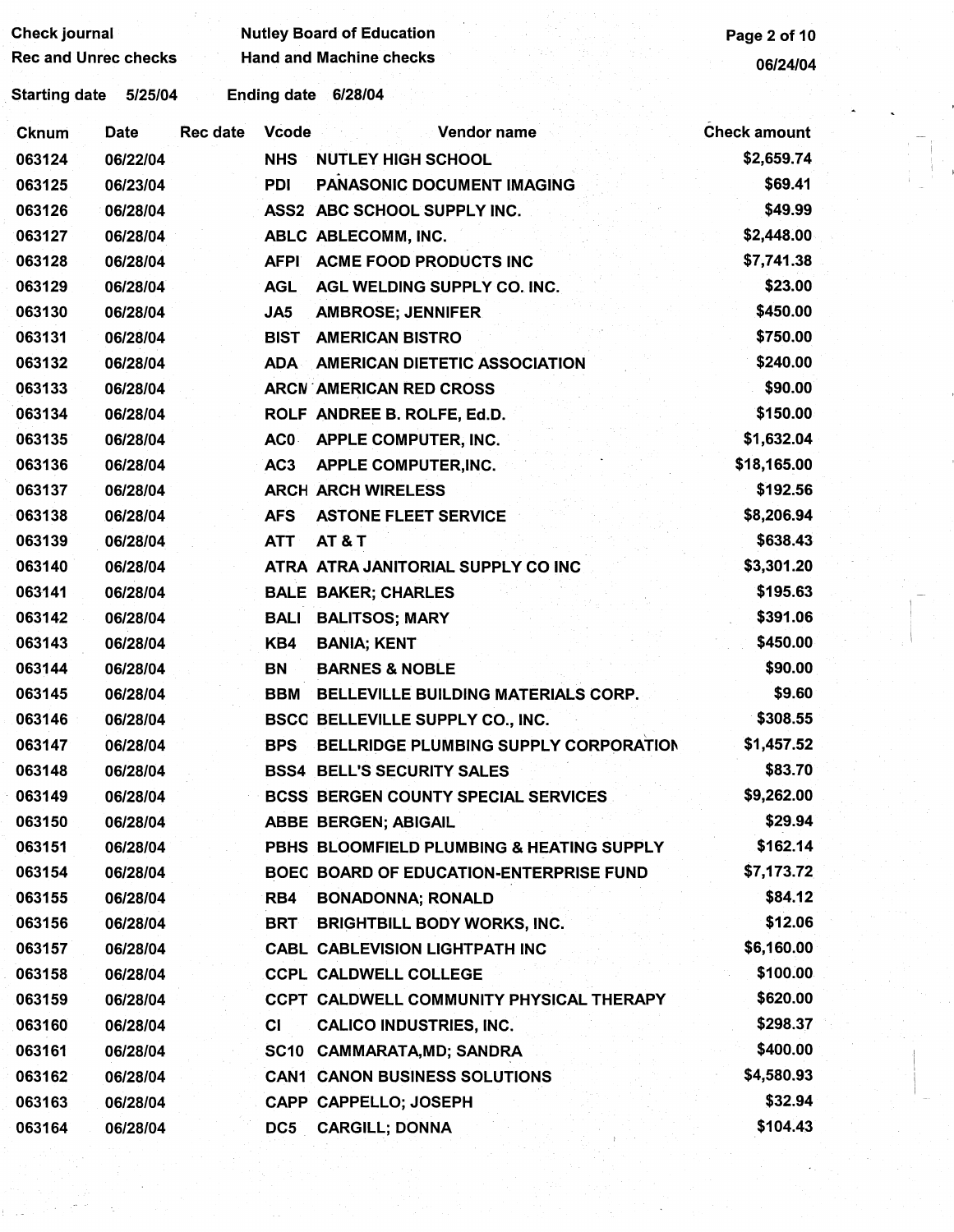| Check journal |  |
|---------------|--|
|               |  |

Check journal **Check in the Check of Education** Page 3 of 10<br>Rec and Unrec checks Hand and Machine checks **Page 3 of 10** Hand and Machine checks 06/24/04

Starting date 5/25/04 Ending date 6/28/04

| Cknum  | Date<br><b>Rec</b> date<br>in pr | <b>Vcode</b>    | Vendor name                                  | <b>Check amount</b> |
|--------|----------------------------------|-----------------|----------------------------------------------|---------------------|
| 063165 | 06/28/04                         | LS7             | <b>CASSILLI; LISA MARIE</b>                  | \$559.80            |
| 063166 | 06/28/04                         | CGI             | <b>CDW GOVERNMENT, INC.</b>                  | \$837.88            |
| 063167 | 06/28/04                         | CP <sub>1</sub> | <b>CEREBRAL PALSY ASSOC MIDDLESEX COUNTY</b> | \$7,032.00          |
| 063168 | 06/28/04                         |                 | <b>CPC2 CEREBRAL PALSY CENTER</b>            | \$4,584.89          |
| 063169 | 06/28/04                         |                 | CPNJ CEREBRAL PALSY OF NORTH JERSEY          | \$19,729.18         |
| 063170 | 06/28/04                         |                 | <b>CERN CERNIGLIA; KELLI</b>                 | \$450.00            |
| 063171 | 06/28/04                         | MC <sub>5</sub> | <b>CERVASIO; MARIA</b>                       | \$196.92            |
| 063172 | 06/28/04                         | <b>CHE</b>      | <b>CHERENSON GROUP</b>                       | \$298.19            |
| 063173 | 06/28/04                         |                 | <b>CC15 CHILDREN'S CENTER</b>                | \$3,177.75          |
| 063174 | 06/28/04                         | C <sub>12</sub> | <b>CHILDRENS INSTITUTE</b>                   | \$17,085.00         |
| 063175 | 06/28/04                         | <b>CCH</b>      | <b>CHMIEL; CHRISTINA</b>                     | \$68.49             |
| 063176 | 06/28/04                         | RC3             | <b>CIOFFI; ROSE</b>                          | \$450.00            |
| 063177 | 06/28/04                         | <b>CIT</b>      | CIT TECHNOLOGY FINANCIAL SERVICES, INC.      | \$232.00            |
| 063178 | 06/28/04                         |                 | <b>CSCI CITY SUPPLY CO., INC.</b>            | \$1,831.96          |
| 063179 | 06/28/04                         |                 | CCBC COCA COLA BOTTLING CO OF NEW YORK INC.  | \$2,753.63          |
| 063180 | 06/28/04                         | <b>COL</b>      | <b>COLANERI BROS.</b>                        | \$120.20            |
| 063181 | 06/28/04                         | KC1             | <b>COMUNE; KATHRYN A.</b>                    | \$385.20            |
| 063182 | 06/28/04                         |                 | <b>CMC5 CONCENTRA MEDICAL CENTERS</b>        | \$55.00             |
| 063183 | 06/28/04                         | CC4             | <b>COOKIE CUPBOARD</b>                       | \$350.00            |
| 063184 | 06/28/04                         | <b>COE</b>      | <b>COUNTY OF ESSEX</b>                       | \$9,755.93          |
| 063185 | 06/28/04                         |                 | <b>CPC3 CRABTREE PUBLISHING CO.</b>          | \$183.10            |
| 063186 | 06/28/04                         | <b>CRA</b>      | <b>CRANE CHEVROLET, INC.</b>                 | \$17,000.00         |
| 063187 | 06/28/04                         | <b>NICR</b>     | <b>CROWE; NICOLE</b>                         | \$450.00            |
| 063188 | 06/28/04                         | D&S             | <b>D&amp;S MARKETING SYSTEMS INC.</b>        | \$732.24            |
| 063189 | 06/28/04                         | ED <sub>3</sub> | <b>D'ANGIO; ELIZABETH</b>                    | \$300.00            |
| 063190 | 06/28/04                         |                 | DLLF DE LAGE LANDEN FINANCIAL SERVICES       | \$158.95            |
| 063191 | 06/28/04                         |                 | DECK DECKER INC.                             | \$230.00            |
| 063192 | 06/28/04                         | DP1             | <b>DELGEN PRESS</b>                          | \$1,390.00          |
| 063193 | 06/28/04                         | <b>DEL</b>      | DELL MARKETING, L.P.                         | \$8,067.48          |
| 063194 | 06/28/04                         | DD <sub>5</sub> | <b>DEROSA; DIANNE</b>                        | \$62.40             |
| 063195 | 06/28/04                         | DH              | <b>DETAILED HEATING INC</b>                  | \$2,050.00          |
| 063196 | 06/28/04                         | DD <sub>3</sub> | <b>DIGIOVINE; DONALD</b>                     | \$125.56            |
| 063197 | 06/28/04                         | MD3             | <b>DIVINS; MARIA</b>                         | \$7,452.00          |
| 063198 | 06/28/04                         |                 | <b>DDD1 DOUGLASS TRANSITIONAL SERVICES</b>   | \$17,038.00         |
| 063199 | 06/28/04                         | MD              | <b>DOWSE; MARYLOU</b>                        | \$68.69             |
| 063200 | 06/28/04                         |                 | ANDU DUBAS; ANITA                            | \$143.36            |
| 063201 | 06/28/04                         | JD              | <b>DWYER; JOSEPH</b>                         | \$202.00            |
| 063202 | 06/28/04                         | ER <sub>1</sub> | <b>EDUCATIONAL RESOURCES</b>                 | \$2,618.00          |
| 063203 | 06/28/04                         | <b>ETS</b>      | <b>EDUCATIONAL TESTING SERVICE</b>           | \$814.33            |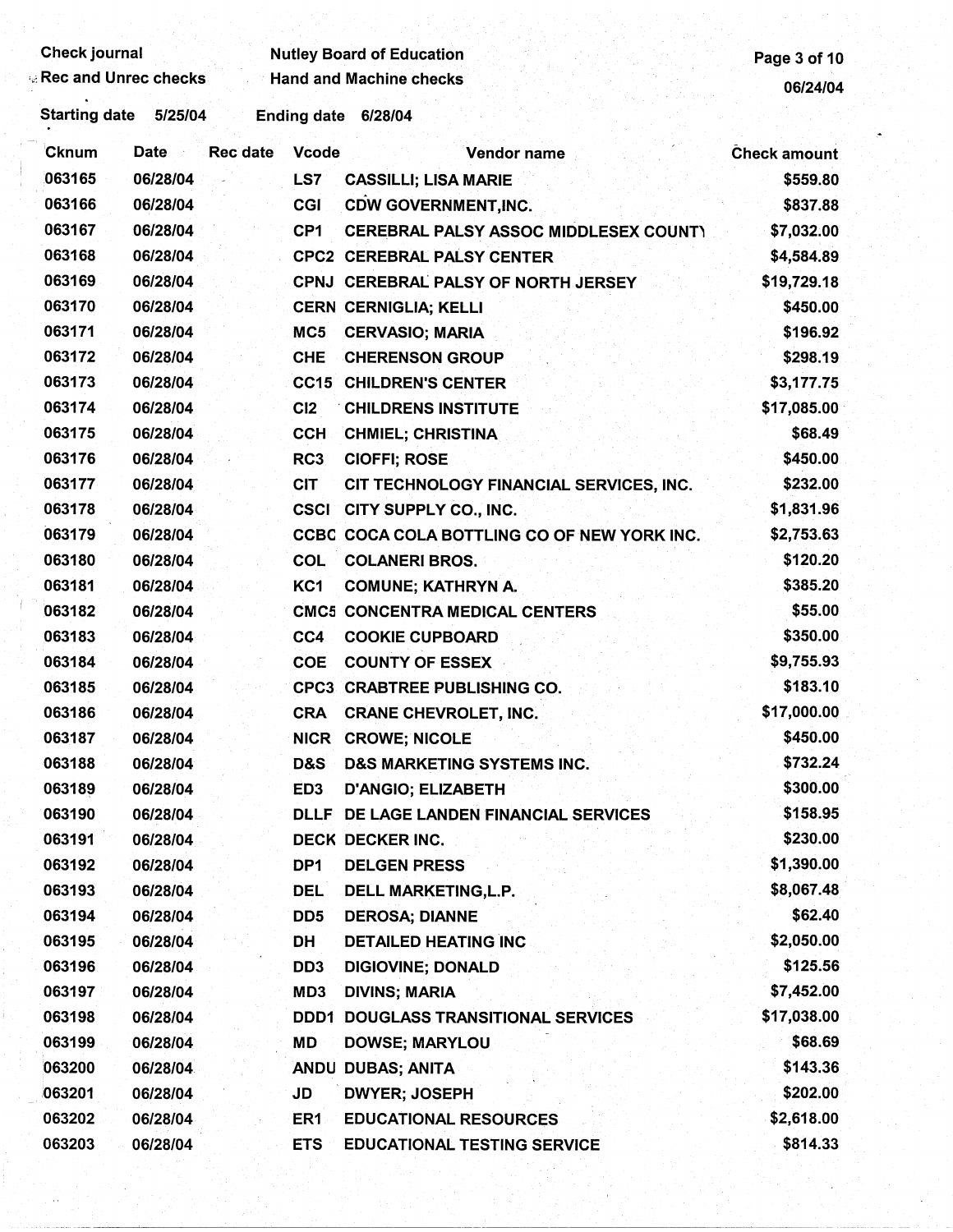| Check journal               |          |          |                    | <b>Nutley Board of Education</b>              | Page 4 of 10        |
|-----------------------------|----------|----------|--------------------|-----------------------------------------------|---------------------|
| <b>Rec and Unrec checks</b> |          |          |                    | <b>Hand and Machine checks</b>                | 06/24/04            |
| Starting date 5/25/04       |          |          | <b>Ending date</b> | 6/28/04                                       |                     |
| <b>Cknum</b>                | Date     | Rec date | <b>Vcode</b>       | Vendor name                                   | <b>Check amount</b> |
| 063204                      | 06/28/04 |          | DE <sub>1</sub>    | <b>ELLIS; DONNA</b>                           | \$90.36             |
| 063205                      | 06/28/04 |          | EA                 | <b>ENERGY FOR AMERICA</b>                     | \$3,986.00          |
| 063206                      | 06/28/04 |          |                    | EPLU EPLUS TECHNOLOGIES, INC.                 | \$274.00            |
| 063207                      | 06/28/04 |          | <b>ESC</b>         | <b>ESSEX COUNTY BOARD OF ELECTIONS</b>        | \$15,666.57         |
| 063208                      | 06/28/04 |          |                    | <b>ECES ESSEX COUNTY EDUCATIONAL SERVICES</b> | \$32,106.08         |
| 063209                      | 06/28/04 |          |                    | ECVS ESSEX COUNTY VOCATIONAL SCHOOLS          | \$1,800.00          |
| 063210                      | 06/28/04 |          | <b>EHS</b>         | <b>ESSEX HIGH SCHOOL</b>                      | \$5,690.00          |
| 063211                      | 06/28/04 |          |                    | <b>ECS1 EXECUTIVE COFFEE SERVICE INC.</b>     | \$31.00             |
| 063212                      | 06/28/04 |          | WF <sub>1</sub>    | <b>FARKAS; WILLIAM</b>                        | \$488.15            |
| 063213                      | 06/28/04 |          | <b>FNS</b>         | <b>FEDERAL NEWS SERVICE, INC.</b>             | \$147.00            |
| 063214                      | 06/28/04 |          | <b>FIC</b>         | <b>FESTIVAL ICE CREAM</b>                     | \$496.80            |
| 063215                      | 06/28/04 |          |                    | CPC1 FIRST CEREBRAL PALSY OF NJ.              | \$2,763.28          |
| 063216                      | 06/28/04 |          | <b>FLA</b>         | <b>FLAGHOUSE INC</b>                          | \$39.97             |
| 063217                      | 06/28/04 |          | KF                 | <b>FLANNERY; KATHERINE</b>                    | \$450.00            |
| 063218                      | 06/28/04 |          | NF <sub>2</sub>    | <b>FOGLIO; NANCY</b>                          | \$450.00            |
| 063219                      | 06/28/04 |          |                    | FHFC FOREST HILL FIELD CLUB                   | \$798.00            |
| 063220                      | 06/28/04 |          | <b>FGC</b>         | <b>FORTRES GRAND CORP.</b>                    | \$665.00            |
| 063221                      | 06/28/04 |          | <b>FCC</b>         | <b>FRANKLIN CENTRAL COMMUNICATIONS</b>        | \$850.00            |
| 063222                      | 06/28/04 |          | <b>FFI</b>         | <b>FRANKLIN FLOORS INC</b>                    | \$13.60             |
| 063223                      | 06/28/04 |          | FS <sub>2</sub>    | <b>FRANKLIN SCHOOL</b>                        | \$210.00            |
| 063224                      | 06/28/04 |          |                    | <b>SAFR FREDERICKS; SARAH</b>                 | \$358.07            |
| 063225                      | 06/28/04 |          |                    | FONS FRIENDS OF NUTLEY SINGERS                | \$840.00            |
| 063226                      | 06/28/04 |          |                    | MIFU FRUSTERI; MICHELLE                       | \$90.97             |
| 063227                      | 06/28/04 |          | SF <sub>2</sub>    | <b>FURNARI; SUSAN</b>                         | \$320.64            |
| 063228                      | 06/28/04 |          | <b>GPB</b>         | <b>GACCIONE, POMACO &amp; MALANGA</b>         | \$3,529.00          |
| 063229                      | 06/28/04 |          |                    | <b>GSST GARDEN STATE SPORTS TURF</b>          | \$1,140.00          |
| 063230                      | 06/28/04 |          |                    | <b>GEC4 GE CAPITAL</b>                        | \$1,603.00          |
| 063231                      | 06/28/04 |          | GS1                | GILL ATHLETICS, INC.                          | \$401.71            |
| 063232                      | 06/28/04 |          | JG1                | <b>GLATZER; JOYCE</b>                         | \$1,500.00          |
| 063233                      | 06/28/04 |          | <b>GKI</b>         | <b>GOLD KIST, INC.</b>                        | \$364.80            |
| 063234                      | 06/28/04 |          | <b>GSE</b>         | <b>GOPHER SPORTS EQUIPMENT</b>                | \$116.06            |
| 063235                      | 06/28/04 |          |                    | <b>GRAN GRAINGER INC.</b>                     | \$2,375.78          |
| 063236                      | 06/28/04 |          |                    | <b>GRSC GREEN SYSTEMS CORP.</b>               | \$8,816.89          |
| 063237                      | 06/28/04 |          | <b>GSC</b>         | <b>GRIFFITH SHADE COMPANY</b>                 | \$375.00            |
| 063238                      | 06/28/04 |          | <b>HBJ</b>         | <b>HARCOURT, INC.</b>                         | \$487.29            |
| 063239                      | 06/28/04 |          | hci                | HIGHSMITH, INC.                               | \$64.90             |
| 063240                      | 06/28/04 |          | <b>HHT</b>         | <b>HILL; HILLARY</b>                          | \$450.00            |
| 063241                      | 06/28/04 |          | BH <sub>1</sub>    | <b>HIRSCH; BARBARA</b>                        | \$120.58            |
| 063242                      | 06/28/04 |          | HR                 | <b>HODGES RENTALS</b>                         | \$540.00            |

 $\mathbf{I} = \mathbf{I}$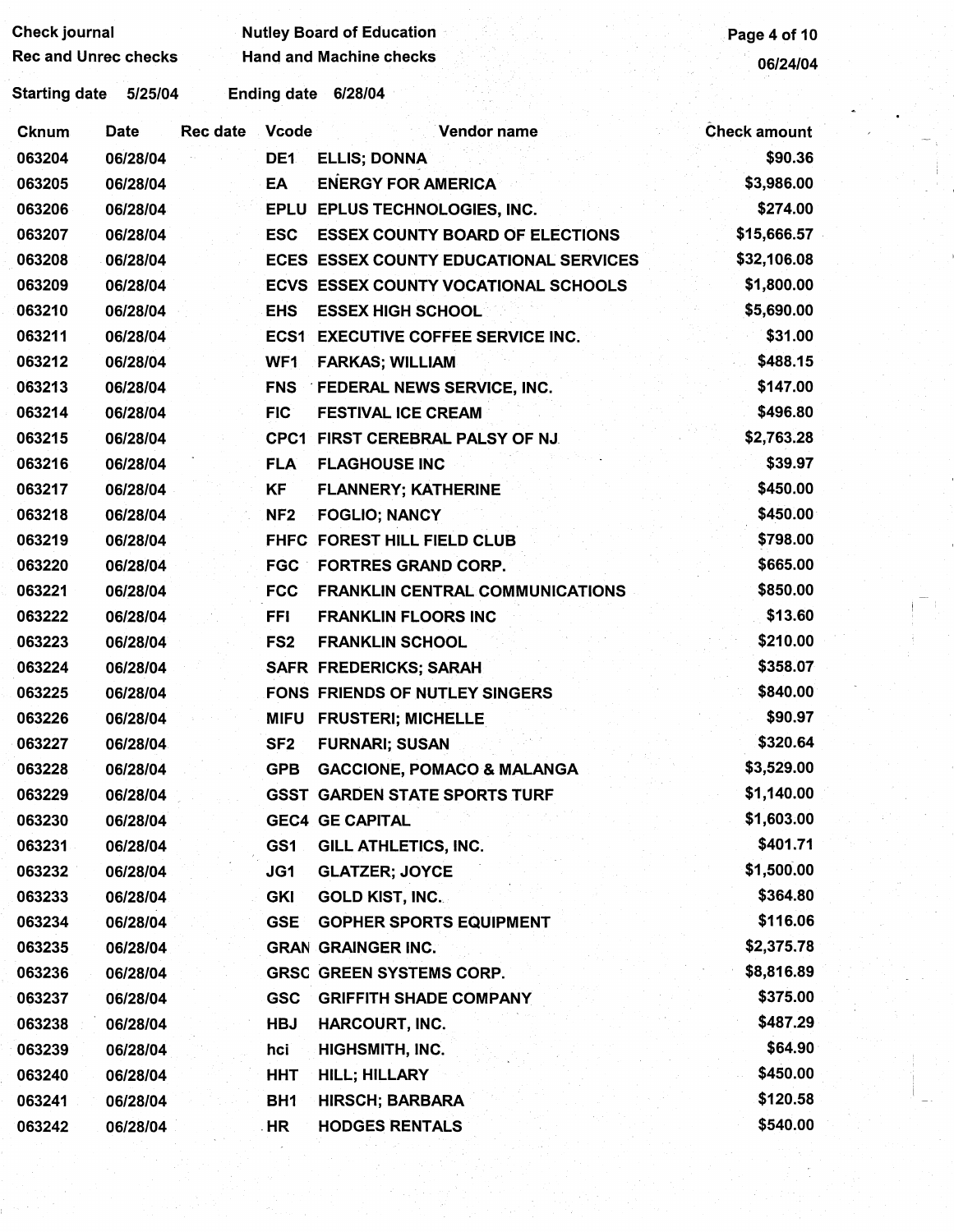| <b>Check journal</b>        |             |                 |                    | <b>Nutley Board of Education</b>               | Page 5 of 10        |
|-----------------------------|-------------|-----------------|--------------------|------------------------------------------------|---------------------|
| <b>Rec and Unrec checks</b> |             |                 |                    | <b>Hand and Machine checks</b>                 | 06/24/04            |
| <b>Starting date</b>        | 5/25/04     |                 | <b>Ending date</b> | 6/28/04                                        |                     |
| Cknum                       | <b>Date</b> | <b>Rec date</b> | <b>Vcode</b>       | Vendor name                                    | <b>Check amount</b> |
| 063243                      | 06/28/04    |                 | JH3                | <b>HOLAHAN, MD; JOSEPH</b>                     | \$350.00            |
| 063244                      | 06/28/04    |                 | <b>HS</b>          | <b>HOLMSTEAD SCHOOL</b>                        | \$5,352.30          |
| 063245                      | 06/28/04    |                 | <b>HDC</b>         | HOME DEPOT COMM.ACCT.                          | \$17.00             |
| 063246                      | 06/28/04    |                 | HP <sub>5</sub>    | <b>HP DIRECT</b>                               | \$3,870.00          |
| 063247                      | 06/28/04    |                 |                    | <b>HUDS HUDSON &amp; BERGEN CO.</b>            | \$10.75             |
| 063248                      | 06/28/04    |                 | <b>PIT</b>         | <b>IMAGISTICS INTERNATIONAL INC.</b>           | \$162.85            |
| 063249                      | 06/28/04    |                 | IL1                | <b>INSECT LORE</b>                             | \$235.71            |
| 063250                      | 06/28/04    |                 | <b>INS</b>         | <b>INSTRUCTIVISION</b>                         | \$542.28            |
| 063251                      | 06/28/04    |                 | SI6                | <b>IVES; SHERYL</b>                            | \$65.60             |
| 063252                      | 06/28/04    |                 |                    | <b>JJSF J &amp; J SNACK FOODS CORP.</b>        | \$2,404.25          |
| 063253                      | 06/28/04    |                 | FFC1               | J & K KIDS, L.L.C.                             | \$734.25            |
| 063254                      | 06/28/04    |                 | <b>JRV</b>         | J.R. VACCARO, INC.                             | \$2,754.68          |
| 063255                      | 06/28/04    |                 | <b>JH</b>          | <b>JAY-HILL REPAIRS</b>                        | \$1,350.15          |
| 063256                      | 06/28/04    |                 | <b>JID</b>         | <b>JIM DANDY'S</b>                             | \$336.90            |
| 063257                      | 06/28/04    |                 | <b>JT</b>          | JIMMY'S, INC.                                  | \$4,605.00          |
| 063258                      | 06/28/04    |                 | IJ                 | <b>JINKS; LAWRENCE</b>                         | \$116.46            |
| 063259                      | 06/28/04    |                 | <b>JOTS</b>        | JOHNNY ON THE SPOT                             | \$89.60             |
| 063260                      | 06/28/04    |                 | <b>JKE</b>         | <b>JOSEPH KARG ENTERPRISES</b>                 | \$444.40            |
| 063261                      | 06/28/04    |                 | <b>JRI</b>         | <b>JOSEPH RICCIARDI INC.</b>                   | \$2,174.10          |
| 063262                      | 06/28/04    |                 | JP1                | <b>JOSEPH'S PHOTOGRAPHERS</b>                  | \$3,481.00          |
| 063263                      | 06/28/04    |                 | <b>JOST</b>        | <b>JOSTEN'S INC.</b>                           | \$1,819.71          |
| 063264                      | 06/28/04    |                 | JUA1 -             | <b>JUDRICH ASSOCIATES</b>                      | \$1,650.00          |
| 063265                      | 06/28/04    |                 |                    | <b>KEA1 KEAN UNIVERSITY</b>                    | \$75.00             |
| 063266                      | 06/28/04    |                 | KB <sub>2</sub>    | <b>KELLY BROTHERS</b>                          | \$178.88            |
| 063267                      | 06/28/04    |                 | KEI                | <b>KHOKNAR ENTERPRISES INC.</b>                | \$7,192.30          |
| 063268                      | 06/28/04    |                 | KB1                | <b>KILLER BEE</b>                              | \$69.60             |
| 063269                      | 06/28/04    |                 |                    | <b>KONN KONN; MARI</b>                         | \$141.00            |
| 063270                      | 06/28/04    |                 |                    | LASU LANDSCAPE SUPPLY, INC.                    | \$1,816.42          |
| 063271                      | 06/28/04    |                 | <b>LEV</b>         | <b>LEVINE PACKAGING SUPPLY</b>                 | \$1,208.88          |
| 063272                      | 06/28/04    |                 | <b>LSI</b>         | <b>LINGUI SYSTEMS INC.</b>                     | \$71.90             |
| 063273                      | 06/28/04    |                 | <b>LFT</b>         | <b>LITTLE FALLS TROPHY</b>                     | \$82.08             |
| 063274                      | 06/28/04    |                 | LP4                | <b>LOMBARDI'S PRODUCE</b>                      | \$1,540.00          |
| 063275                      | 06/28/04    |                 | <b>LON</b>         | LONGO ASSOCIATES, INC.                         | \$1,940.00          |
| 063276                      | 06/28/04    |                 | <b>LIFE</b>        | <b>LOVAAS INSTITUTE FOR EARLY INTERVENTION</b> | \$5,399.63          |
| 063277                      | 06/28/04    |                 | <b>MAJ</b>         | <b>MAJESTIC LOCK COMPANY</b>                   | \$1,604.84          |
| 063278                      | 06/28/04    |                 |                    | <b>MALL MALLEN; JAMES</b>                      | \$641.48            |
| 063279                      | 06/28/04    |                 |                    | <b>MAM1 MARRA; MARCELLINO</b>                  | \$450.00            |
| 063280                      | 06/28/04    |                 |                    | NMC1 MCDONALD; NANCY                           | \$480.00            |
| 063281                      | 06/28/04    |                 |                    | MHP1 MCGRAW-HILL COMPANIES                     | \$25,822.19         |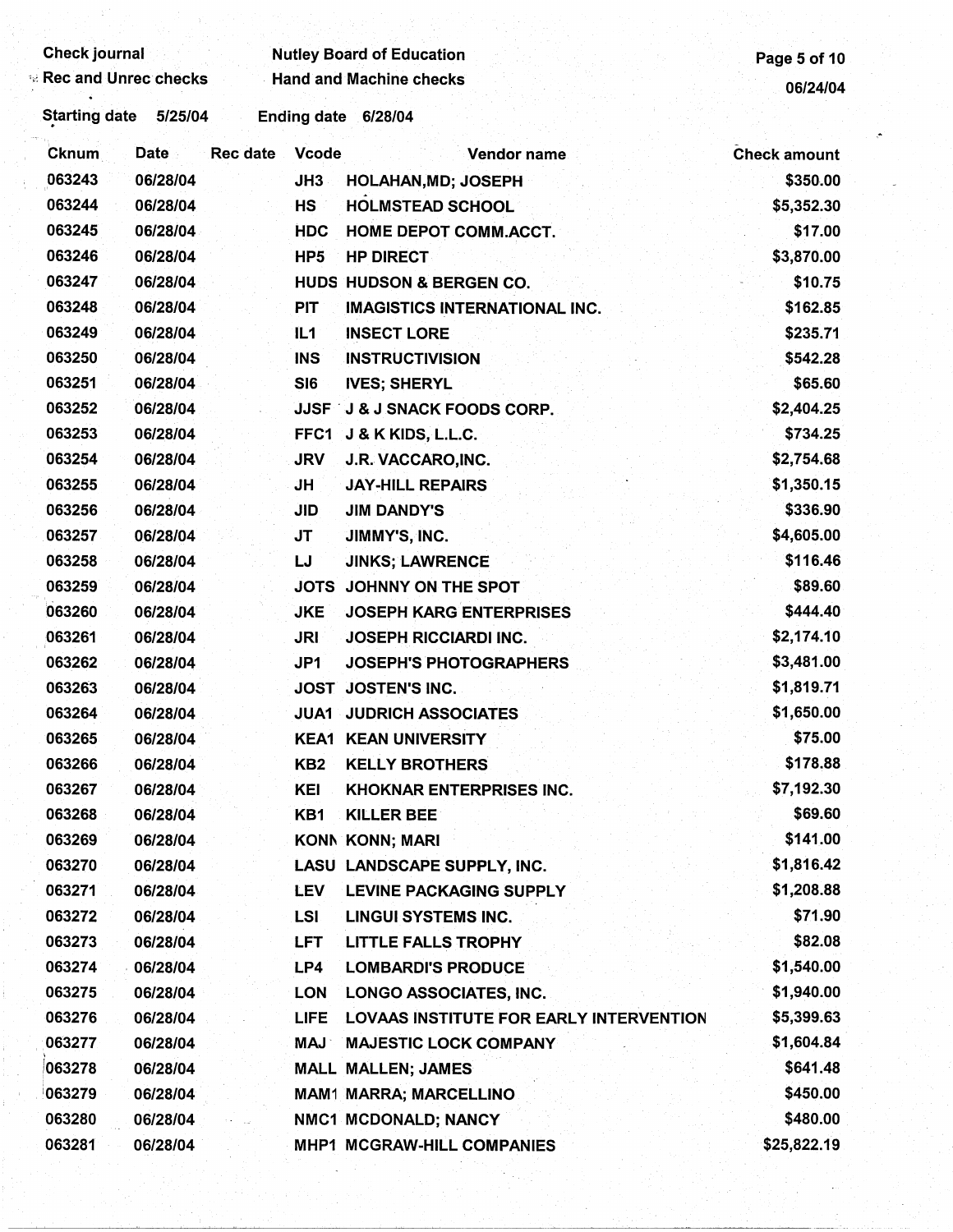| Check journal |                             |                    | <b>Nutley Board of Education</b>             | Page 6 of 10        |
|---------------|-----------------------------|--------------------|----------------------------------------------|---------------------|
|               | <b>Rec and Unrec checks</b> |                    | <b>Hand and Machine checks</b>               | 06/24/04            |
| Starting date | 5/25/04                     | <b>Ending date</b> | 6/28/04                                      |                     |
| Cknum         | <b>Rec date</b><br>Date 1   | <b>Vcode</b>       | <b>Vendor name</b>                           | <b>Check amount</b> |
| 063282        | 06/28/04                    | <b>MOG</b>         | <b>METROPOLITAN OPERA GUILD</b>              | \$750.00            |
| 063283        | 06/28/04                    | MTI                | <b>MILESTEK CORPORATION</b>                  | \$2,499.76          |
| 063284        | 06/28/04                    | <b>MCD</b>         | <b>MINOLTA CORPORATION</b>                   | \$193.52            |
| 063285        | 06/28/04                    | MINU               | <b>MINUTEMAN SERVICE CO.</b>                 | \$300.00            |
| 063286        | 06/28/04                    | DAMI               | <b>MISCHEL; DARREN</b>                       | \$614.80            |
| 063287        | $^{\circ}$ 06/28/04         |                    | <b>MSU1 MONTCLAIR STATE UNIVERSITY</b>       | \$26,076.00         |
| 063288        | 06/28/04                    |                    | MUJC MORRIS UNION JOINTURE COMMISSION        | \$85.00             |
| 063289        | 06/28/04                    | <b>MLB</b>         | <b>MOUNTAIN LAKES BOARD OF EDUCATION</b>     | \$12,893.28         |
| 063290        | 06/28/04                    | МH                 | <b>MOUNTAINSIDE HOSP/AHS HOSP CORP</b>       | \$250.56            |
| 063291        | 06/28/04                    |                    | MULT MULTI-PACKAGING SYSTEMS INC             | \$2,215.20          |
| 063292        | 06/28/04                    | MS <sub>2</sub>    | <b>MUSIC SHOP</b>                            | \$229.60            |
| 063293        | 06/28/04                    |                    | NJSA N.J.ASSOCIATION OF SCHOOL ADMINISTRATOR | \$450.00            |
| 063294        | 06/28/04                    |                    | NBBC NARDONE BROTHERS BAKING COMPANY         | \$158.22            |
| 063295        | 06/28/04                    | FN <sub>1</sub>    | <b>NARDONE; FLORENCE</b>                     | \$4,146.75          |
| 063296        | 06/28/04                    | <b>NAS</b>         | <b>NASSP</b>                                 | \$33.90             |
| 063297        | 06/28/04                    | <b>NAV</b>         | <b>NATIONAL AUDIO VISUAL</b>                 | \$460.45            |
| 063298        | 06/28/04                    | J <sub>N2</sub>    | NAZARETH, MD; JOSEPH                         | \$350.00            |
| 063299        | 06/28/04                    | <b>NBC</b>         | <b>NBC AUTO PARTS</b>                        | \$327.58            |
| 063300        | 06/28/04                    |                    | NJDA NEW JERSEY DEPARTMENT OF AGRICULTURE    | \$573.75            |
| 063301        | 06/28/04                    | <b>NYB</b>         | NEW YORK BLACKBOARD OF NJ INC.               | \$627.20            |
| 063303        | 06/28/04                    | <b>NL</b>          | <b>NEWARK LIGHT CO.</b>                      | \$5,592.51          |
| 063304        | 06/28/04                    | <b>NRT</b>         | <b>NEWARK REFRIGERATED WAREHOUSE</b>         | \$723.00            |
| 063305        | 06/28/04                    |                    | <b>NBC1 NEWBRIDGE EDUCATIONAL PUB.</b>       | \$1,427.31          |
| 063306        | 06/28/04                    | SN                 | <b>NICASTRO; SUSAN</b>                       | \$570.00            |
| 063307        | 06/28/04                    | PN <sub>1</sub>    | <b>NICOLETTE; PHILIP</b>                     | \$81.91             |
| 063308        | 06/28/04                    | <b>NIRA</b>        | <b>NIRAM INC.</b>                            | \$245,935.55        |
| 063309        | 06/28/04                    |                    | <b>NJAS NJASBO</b>                           | \$100.00            |
| 063310        | 06/28/04                    |                    | NJEC NJECC, INC.                             | \$1,325.00          |
| 063311        | 06/28/04                    | <b>NJF1</b>        | <b>NJF-CEC</b>                               | \$50.00             |
| 063312        | 06/28/04                    | NC <sub>1</sub>    | <b>NUTLEY CAMERA</b>                         | \$150.00            |
| 063313        | 06/28/04                    | <b>NHC</b>         | NUTLEY HEATING & COOLING SUPPLY CO.          | \$274.60            |
| 063314        | 06/28/04                    |                    | <b>NHS1 NUTLEY HIGH SCHOOL</b>               | \$1,742.93          |
| 063315        | 06/28/04                    | <b>NKG</b>         | <b>NUTLEY KEY &amp; GLASS</b>                | \$1,400.50          |
| 063316        | 06/28/04                    | <b>NMB</b>         | <b>NUTLEY MUSIC BOOSTERS</b>                 | \$200.00            |
| 063317        | 06/28/04                    | <b>NSR</b>         | <b>NUTLEY SHOP-RITE, INC.</b>                | \$2,013.20          |
| 063318        | 06/28/04                    | N <sub>2</sub>     | <b>NYSTROM DIVISION OF HERFF JONES</b>       | \$2,235.60          |
| 063319        | 06/28/04                    | <b>DEO</b>         | <b>OBLACK; DENNIS</b>                        | \$59.47             |
| 063320        | 06/28/04                    | FO <sub>1</sub>    | <b>OLIVETI; FOSCO</b>                        | \$18.91             |
| 063321        | 06/28/04                    |                    | CIPA PALLEY; CINDY                           | \$924.26            |
|               |                             |                    |                                              |                     |
|               |                             |                    |                                              |                     |

 $\frac{1}{2}$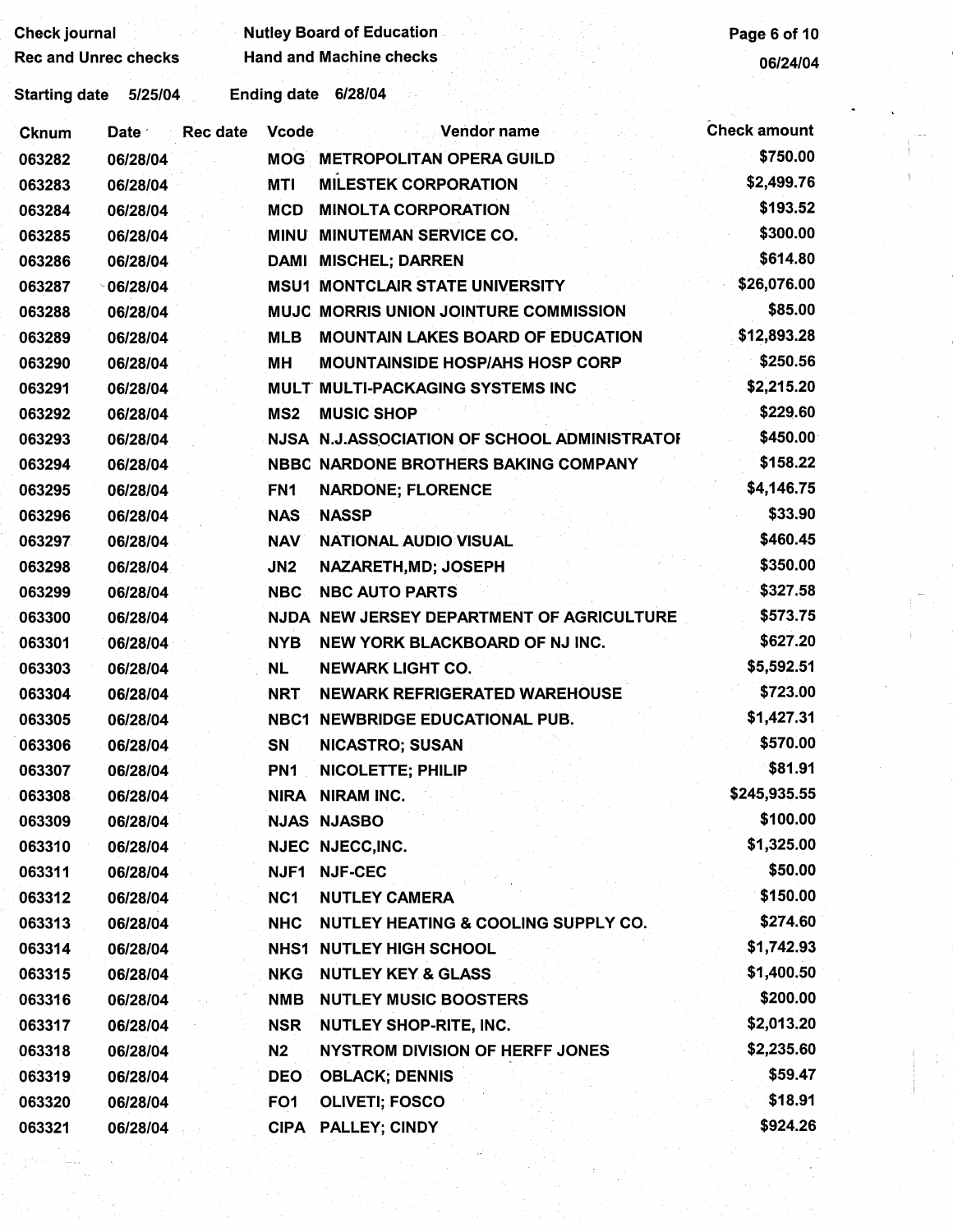| Page 7 of 10           | <b>Nutley Board of Education</b>                            |                                 | <b>Rec and Unrec checks</b> | <b>Check journal</b> |
|------------------------|-------------------------------------------------------------|---------------------------------|-----------------------------|----------------------|
| 06/24/04               | <b>Hand and Machine checks</b>                              |                                 |                             |                      |
|                        | Ending date 6/28/04                                         |                                 | 5/25/04                     | <b>Starting date</b> |
| <b>Check amount</b>    | Vendor name                                                 | <b>Rec date</b><br><b>Vcode</b> | <b>Date</b>                 | Cknum                |
| \$1,061.65             | PCSL PANASONIC COMMUNICATIONS & SYS LEASE A                 |                                 | 06/28/04                    | 063322               |
| \$12.06                | PANASONIC DOCUMENT IMAGING                                  | <b>PDI</b>                      | 06/28/04                    | 063323               |
| \$73.44                | <b>PANDOLFI; BECKY</b>                                      | BP3                             | 06/28/04                    | 063324               |
| \$506.40               | PAPA PAPALEO; MARIA                                         |                                 | 06/28/04                    | 063325               |
| \$71.12                | <b>PARIGI; STEPHEN</b>                                      | SP <sub>10</sub>                | 06/28/04                    | 063326               |
| \$700.00               | PATEL MD; POORVI K                                          | <b>PKP</b>                      | 06/28/04                    | 063327               |
| \$347.30               | PECHTER'S BAKING GROUP, LLC.                                | <b>PBG</b>                      | 06/28/04                    | 063328               |
| \$208.00               | <b>PEDIATRIC WORKSHOP</b>                                   | PW <sub>3</sub>                 | 06/28/04                    | 063329               |
| \$574.43               | PETE'S DELI                                                 | PD4                             | 06/28/04                    | 063330               |
| \$450.00               | PIRO; JOSEPH                                                | PIR <sub>1</sub>                | 06/28/04                    | 063331               |
| \$243.99               | PITNEY BOWES INC.                                           | PB                              | 06/28/04                    | 063332               |
| \$4,000.00             | <b>PMK1 PMK GROUP</b>                                       |                                 | 06/28/04                    | 063333               |
| \$232.50               | POSITIVE ELECTRIC CO.                                       | <b>PEC</b>                      | 06/28/04                    | 063334               |
| \$525.00               | PRESUTO; ROBERT                                             | RP <sub>5</sub>                 | 06/28/04                    | 063335               |
| \$435.00               | <b>PRINTING TECHNIQUES</b>                                  | <b>PT</b>                       | 06/28/04                    | 063336               |
| \$53,458.45<br>\$91.73 | <b>PUBLIC SERVICE ELECTRIC &amp; GAS CO.</b>                | <b>PSE</b>                      | 06/28/04                    | 063337<br>063338     |
| \$672.84               | <b>QUAL QUALITY TILE DISTRIBUTORS</b><br><b>RADA RAMADA</b> |                                 | 06/28/04                    | 063339               |
| \$2,414.86             | <b>REGENT BOOK COMPANY</b>                                  | <b>RBC</b>                      | 06/28/04<br>06/28/04        | 063340               |
| \$100.00               | <b>REILLY; GAIL</b>                                         | REI1                            | 06/28/04                    | 063341               |
| \$2,000.00             | <b>USPS RESERVE ACCOUNT</b>                                 |                                 | 06/28/04                    | 063342               |
| \$108.00               | <b>RICHARDS FLORIST</b>                                     | <b>RF</b>                       | 06/28/04                    | 063343               |
| \$194.01               | <b>RICOH CORP.</b>                                          | <b>RICH</b>                     | 06/28/04                    | 063344               |
| \$558.00               | RBOE RIDGEFIELD BOARD OF EDUCATION                          |                                 | 06/28/04                    | 063345               |
| \$3,723.50             | <b>RITACCO BRO'S</b>                                        | RB <sub>6</sub>                 | 06/28/04                    | 063346               |
| \$724.00               | <b>ROCKY'S PIZZA</b>                                        | RP4                             | 06/28/04                    | 063347               |
| \$318.00               | <b>ROMAGLIA; SHARON</b>                                     | SR                              | 06/28/04                    | 063348               |
| \$61.50                | <b>ROSEWOOD PUBLICATIONS</b>                                | TBE                             | 06/28/04                    | 063349               |
| \$900.00               | ROSS ROSSI; ALISA                                           |                                 | 06/28/04                    | 063350               |
| \$200.00               | RUST RUSTY'S PIANO/ORGAN CO.                                |                                 | 06/28/04                    | 063351               |
| \$45.42                | SALLY'S AUTO PARTS INC.                                     | <b>SAP</b>                      | 06/28/04                    | 063352               |
| \$45.00                | <b>SANTOS; JENNIFER</b>                                     | <b>JS10</b>                     | 06/28/04                    | 063353               |
| \$832.50               | <b>SCHOLASTIC AWARDS</b>                                    | SA <sub>2</sub>                 | 06/28/04                    | 063354               |
| \$240.51               | <b>SCHOLASTIC INC.</b>                                      | SI3                             | 06/28/04                    | 063355               |
| \$204.50               | SCHOOL NURSE SUPPLY, INC.                                   | <b>SNS</b>                      | 06/28/04                    | 063356               |
| \$114.98               | <b>SCHOOL SPECIALTY INC</b>                                 | <b>SPC</b>                      | 06/28/04                    | 063357               |
| \$571.10               | SERAFINO, PH.D.; KATHLEEN                                   | ∕ KS                            | 06/28/04                    | 063358               |
| \$290.00               | SHAR SHARP ELEVATOR COMPANY, INC.                           |                                 | 06/28/04                    | 063359               |
| \$1,634.90             | <b>SHERWIN WILLIAMS CO.</b>                                 | CCI                             | 06/28/04                    | 063360               |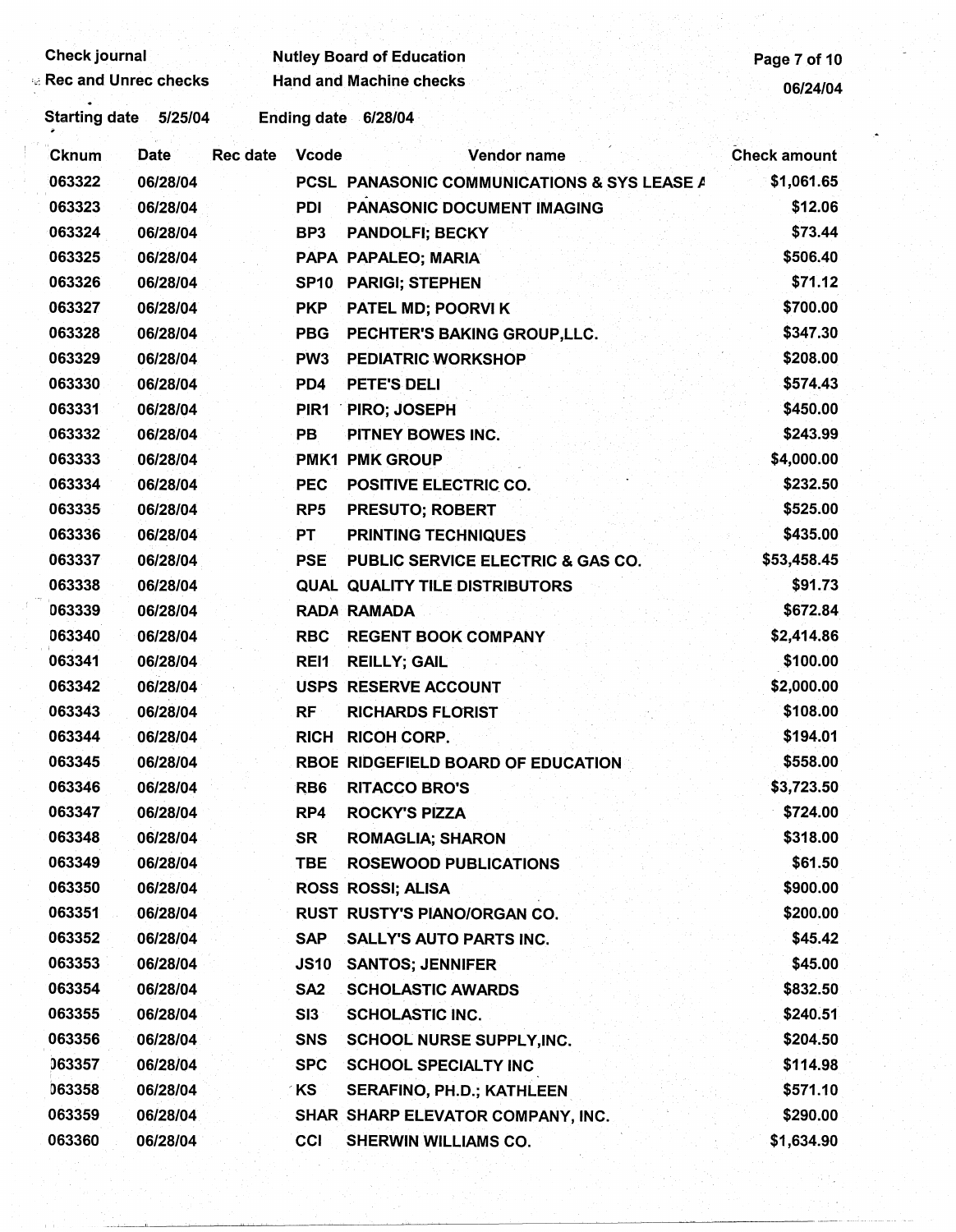| <b>Check journal</b>        |          |          |                    | <b>Nutley Board of Education</b>               | Page 8 of 10        |
|-----------------------------|----------|----------|--------------------|------------------------------------------------|---------------------|
| <b>Rec and Unrec checks</b> |          |          |                    | <b>Hand and Machine checks</b>                 | 06/24/04            |
| <b>Starting date</b>        | 5/25/04  |          | <b>Ending date</b> | 6/28/04                                        |                     |
| <b>Cknum</b>                | Date     | Rec date | <b>Vcode</b>       | Vendor name                                    | <b>Check amount</b> |
| 063361                      | 06/28/04 |          |                    | SHFF SHIFF & GOLDMAN, INC.                     | \$1,241.58          |
| 063362                      | 06/28/04 |          | <b>JCS</b>         | SINCAGLIA; JOHN C.                             | \$450.00            |
| 063363                      | 06/28/04 |          | <b>GNK</b>         | <b>SNACKS &amp; MORE, L.L.C.</b>               | \$3,080.45          |
| 063364                      | 06/28/04 |          |                    | <b>SORE SORENSEN; DAVID</b>                    | \$900.00            |
| 063365                      | 06/28/04 |          | JS7                | <b>SORENSEN; JILL</b>                          | \$450.00            |
| 063366                      | 06/28/04 |          | <b>SJE</b>         | <b>SOUTH JERSEY ENERGY</b>                     | \$1,080.71          |
| 063367                      | 06/28/04 |          |                    | <b>SPSE SPORTS SECTION</b>                     | \$1,865.50          |
| 063368                      | 06/28/04 |          |                    | <b>SUS1 SQUIRES; SUSAN</b>                     | \$200.00            |
| 063369                      | 06/28/04 |          |                    | <b>SCH2 ST. CLARE'S HOSPITAL</b>               | \$132.00            |
| 063370                      | 06/28/04 |          |                    | SJSB ST. JOSEPH'S SCHOOL FOR THE BLIND         | \$20.00             |
| 063371                      | 06/28/04 |          |                    | MAFA ST.BARNABAS AMBULATORY CARE CNTR          | \$2,000.00          |
| 063372                      | 06/28/04 |          |                    | <b>SPC1 STANDARD PENNANT COMPANY</b>           | \$1,528.09          |
| 063373                      | 06/28/04 |          |                    | <b>STBU STAPLES BUSINESS ADVANTAGE</b>         | \$1,766.54          |
| 063374                      | 06/28/04 |          | SI5                | <b>STEWART INDUSTRIES</b>                      | \$3,392.52          |
| 063375                      | 06/28/04 |          | STC1               | <b>STORR TRACTOR COMPANY</b>                   | \$87.78             |
| 063376                      | 06/28/04 |          | <b>STS</b>         | <b>STS OF NEW JERSEY</b>                       | \$65.00             |
| 063377                      | 06/28/04 |          |                    | SUPS SUPERINTENDENTS' STUDY COUNCIL            | \$125.00            |
| 063378                      | 06/28/04 |          |                    | <b>SCRC SUSSEX COUNTY REGIONAL COOPERATIVE</b> | \$44,757.52         |
| 063379                      | 06/28/04 |          | MS5                | <b>SYME; MICHELE</b>                           | \$79.25             |
| 063380                      | 06/28/04 |          | <b>TDC</b>         | <b>T.D. CURRAN INC.</b>                        | \$211.00            |
| 063381                      | 06/28/04 |          | <b>TT</b>          | <b>TALLY'S TROPHY</b>                          | \$42.00             |
| 063382                      | 06/28/04 |          | <b>TCI</b>         | <b>TERRE COMPANY INC</b>                       | \$510.80            |
| 063383                      | 06/28/04 |          |                    | DAVG THE DAVINCI GROUP                         | \$10,000.00         |
| 063384                      | 06/28/04 |          | TRS                | THERAPEUTIC REHABILITATION SERVICES            | \$301.00            |
| 063385                      | 06/28/04 |          | <b>THC</b>         | THIRD HALF CLUB                                | \$175.00            |
| 063386                      | 06/28/04 |          | <b>TMC</b>         | <b>THREE M COMPANY</b>                         | \$75.00             |
| 063387                      | 06/28/04 |          |                    | <b>NATH THUNELL; NANCY</b>                     | \$134.25            |
| 063388                      | 06/28/04 |          |                    | TCRS TIME CLOCK REPAIRS & SALES CO.            | \$393.10            |
| 063389                      | 06/28/04 |          |                    | <b>VOIC T-MOBILE</b>                           | \$700.74            |
| 063390                      | 06/28/04 |          | RT                 | <b>TOPOLSKI,SR.; ROBERT</b>                    | \$96.42             |
| 063391                      | 06/28/04 |          | TN                 | <b>TOWNSHIP OF NUTLEY</b>                      | \$161,550.20        |
| 063392                      | 06/28/04 |          | TN4                | <b>TOWNSHIP OF NUTLEY</b>                      | \$745.00            |
| 063393                      | 06/28/04 |          | TRE7               | <b>TREASURER, STATE OF NEW JERSEY</b>          | \$75.00             |
| 063394                      | 06/28/04 |          |                    | TRE9 TREASURER, STATE OF NEW JERSEY            | \$7.00              |
| 063395                      | 06/28/04 |          | TS1                | TREASURER, STATE OF NEW JERSEY                 | \$292.00            |
| 063396                      | 06/28/04 |          | TRI <sub>2</sub>   | TRIO & CO. JEWELERS                            | \$1,350.00          |
| 063397                      | 06/28/04 |          | <b>TRO</b>         | TROXELL COMMUNICATIONS, INC.                   | \$2,736.18          |
| 063398                      | 06/28/04 |          | TDFI               | TUSCAN/LEHIGH DAIRIES, L.P.                    | \$7,013.30          |
| 063399                      | 06/28/04 |          |                    | UMDN UMDNJ-UNIVERSITY BEHAVIORAL HEALTHCAR     | \$4,800.00          |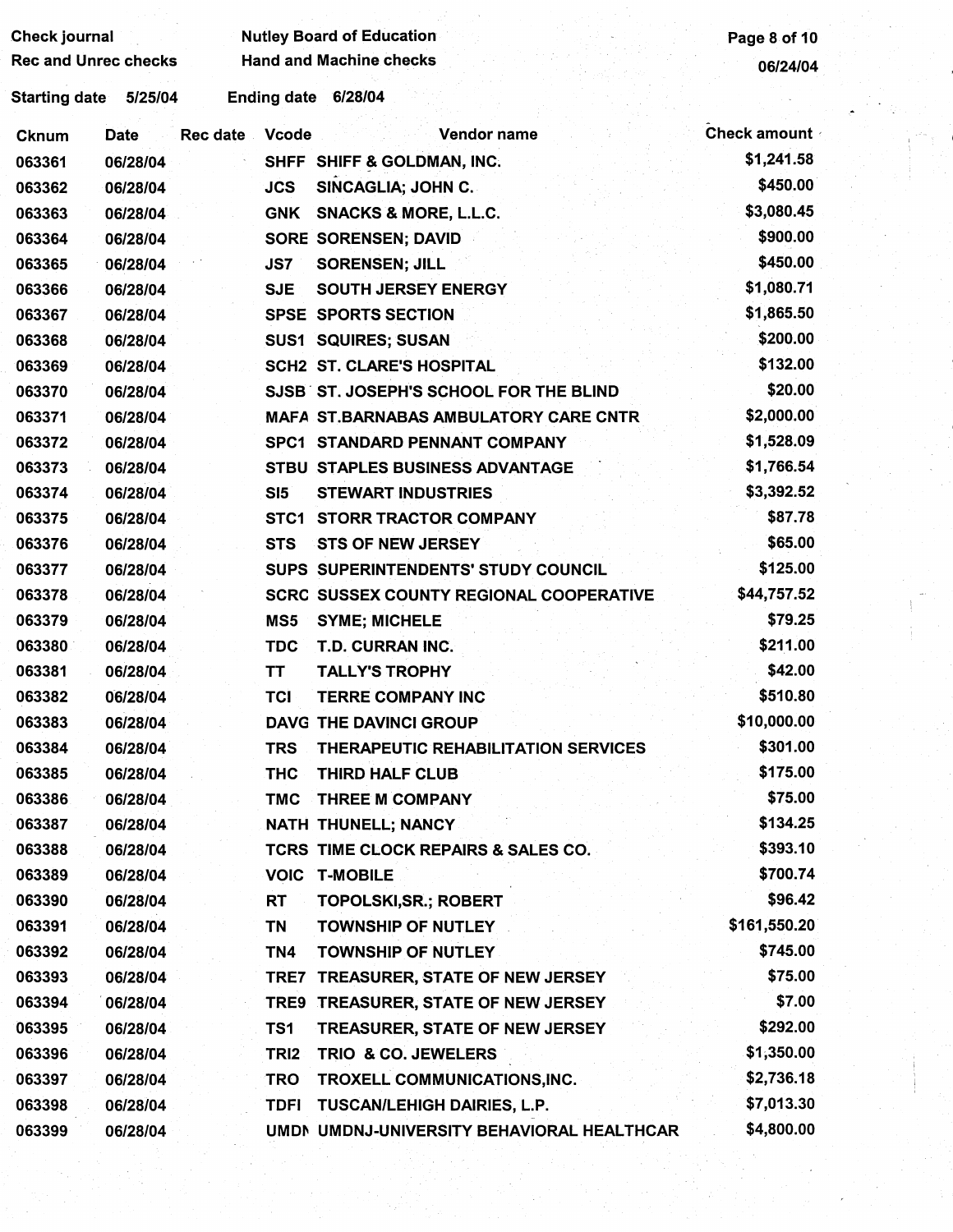| <b>Check journal</b> |             |                 |                 | <b>Nutley Board of Education</b>                  | Page 9 of 10   |
|----------------------|-------------|-----------------|-----------------|---------------------------------------------------|----------------|
| Rec and Unrec checks |             |                 |                 | <b>Hand and Machine checks</b>                    | 06/24/04       |
| <b>Starting date</b> | 5/25/04     |                 |                 | Ending date 6/28/04                               |                |
| <b>Cknum</b>         | <b>Date</b> | <b>Rec date</b> | <b>Vcode</b>    | Vendor name                                       | Check amount   |
| 063400               | 06/28/04    |                 |                 | <b>UCES UNION COUNTY EDUCATIONAL SERV COMMISS</b> | \$880.00       |
| 063401               | 06/28/04    |                 | <b>ASC</b>      | <b>UNITED RENTALS, INC.</b>                       | \$103.40       |
| 063402               | 06/28/04    |                 | <b>BA</b>       | <b>VERIZON</b>                                    | \$8,299.56     |
| 063403               | 06/28/04    |                 |                 | <b>VBOE VERONA BOARD OF EDUCATION</b>             | \$2,763.95     |
| 063405               | 06/28/04    |                 | <b>VB</b>       | <b>VIOLA BROTHERS INC</b>                         | \$7,453.23     |
| 063406               | 06/28/04    |                 | MV              | <b>VITERITTO; MICHAEL</b>                         | \$450.00       |
| 063407               | 06/28/04    |                 |                 | <b>HOW/ WANG; HONG</b>                            | \$5,402.50     |
| 063408               | 06/28/04    |                 | WA4             | <b>WASHINGTON ACADEMY</b>                         | \$4,123.00     |
| 063409               | 06/28/04    |                 |                 | WAST WASTE MANAGEMENT OF NJ, INC.                 | \$4,115.65     |
| 063410               | 06/28/04    |                 |                 | <b>WGC WELCO GASES CORPORATION</b>                | \$132.10       |
| 063411               | 06/28/04    |                 |                 | <b>WTPC WESTERN TERMITE &amp; PEST CONTROL</b>    | \$286.50       |
| 063412               | 06/28/04    |                 | <b>WLT</b>      | <b>WILSON LANGUAGE TRAINING</b>                   | \$877.80       |
| 063413               | 06/28/04    |                 |                 | <b>WIMC WINANS-MCSHANE</b>                        | \$283.66       |
| 063414               | 06/28/04    |                 | EW <sub>1</sub> | <b>WOLF; ELLEN</b>                                | \$14.00        |
| 063415               | 06/28/04    |                 | JW1             | WOO, M.D.; JUDY                                   | \$350.00       |
| 063416               | 06/28/04    |                 |                 | WOOI WOOD; JOYCE                                  | \$14.74        |
| 063417               | 06/28/04    |                 |                 | XER2 XEROX CORPORATION                            | \$1,415.37     |
| 063418               | 06/28/04    |                 |                 | ALYA YACULLO; ALISON                              | \$450.00       |
| 063419               | 06/28/04    |                 | <b>YCT</b>      | YORK MOTORS, INC.                                 | \$2,996.00     |
| 063420               | 06/28/04    |                 | <b>ZBC</b>      | <b>ZINICOLA BAKING COMPANY</b>                    | \$1,018.20     |
| 961856 H             | 05/27/04    | 05/31/04        |                 | <b>RRSG R &amp; R TROPHY &amp; SPORTING GOODS</b> | \$1,182.25     |
| 963112 H             | 06/18/04    |                 | <b>PAY</b>      | <b>B.O.E. SALARY ACCOUNT</b>                      | \$1,447,394.97 |